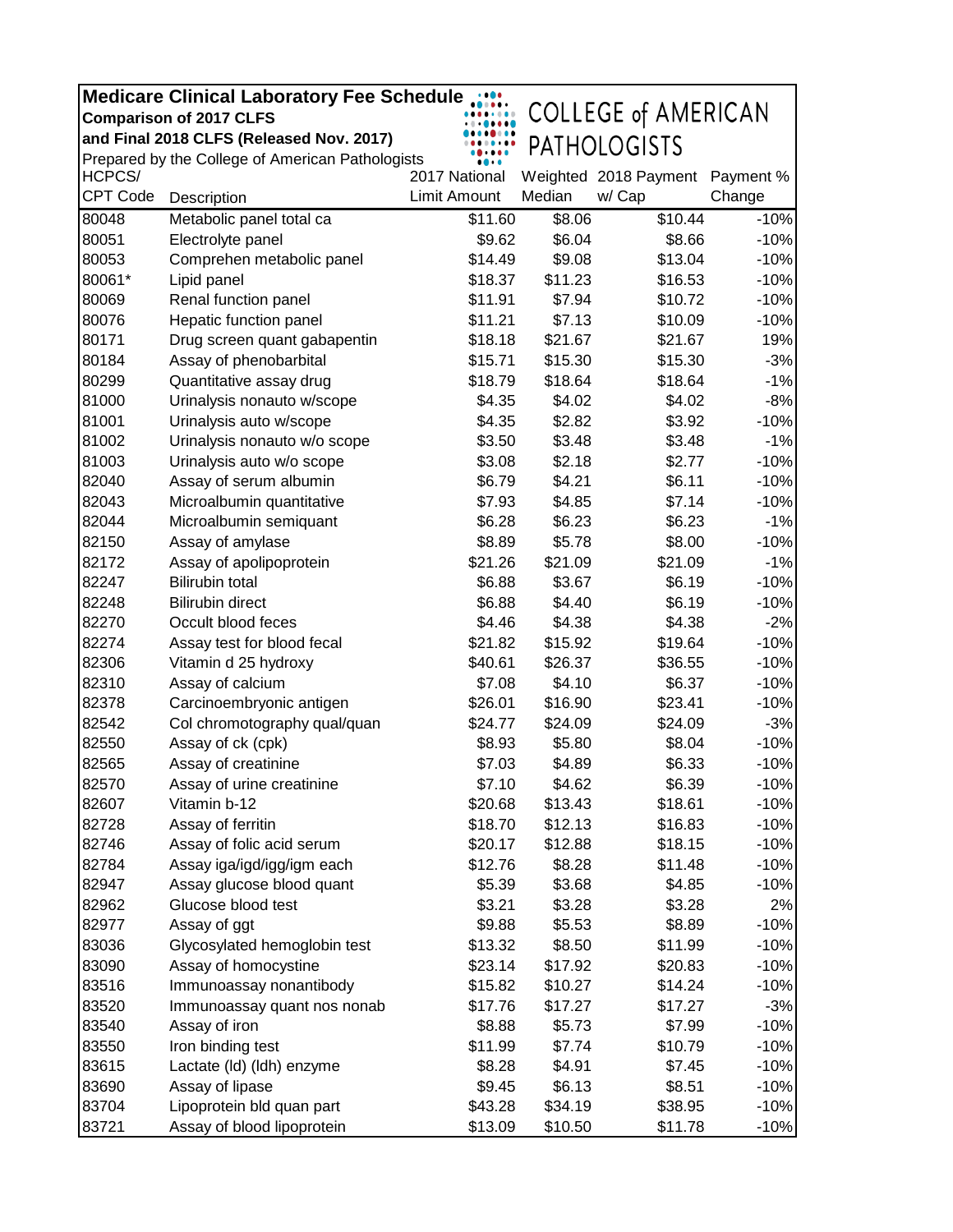| <b>Medicare Clinical Laboratory Fee Schedule</b> |                                                  |                     |         |                            |           |  |
|--------------------------------------------------|--------------------------------------------------|---------------------|---------|----------------------------|-----------|--|
|                                                  | <b>Comparison of 2017 CLFS</b>                   |                     |         | <b>COLLEGE of AMERICAN</b> |           |  |
|                                                  | and Final 2018 CLFS (Released Nov. 2017)         |                     |         | <b>PATHOLOGISTS</b>        |           |  |
|                                                  | Prepared by the College of American Pathologists |                     |         |                            |           |  |
| HCPCS/                                           |                                                  | 2017 National       |         | Weighted 2018 Payment      | Payment % |  |
| CPT Code                                         | Description                                      | <b>Limit Amount</b> | Median  | w/ Cap                     | Change    |  |
| 83735                                            | Assay of magnesium                               | \$9.19              | \$6.12  | \$8.27                     | $-10%$    |  |
| 83789                                            | Mass spectrometry qual/quan                      | \$24.77             | \$24.11 | \$24.11                    | $-3%$     |  |
| 83861                                            | Microfluid analy tears                           | \$22.66             | \$22.48 | \$22.48                    | $-1%$     |  |
| 83880                                            | Assay of natriuretic peptide                     | \$46.56             | \$39.26 | \$41.90                    | $-10%$    |  |
| 83883                                            | Assay nephelometry not spec                      | \$18.65             | \$12.11 | \$16.79                    | $-10%$    |  |
| 83921                                            | Organic acid single quant                        | \$22.57             | \$21.21 | \$21.21                    | $-6%$     |  |
| 83970                                            | Assay of parathormone                            | \$56.62             | \$36.76 | \$50.96                    | $-10%$    |  |
| 83986                                            | Assay ph body fluid nos                          | \$4.91              | \$3.42  | \$4.42                     | $-10%$    |  |
| 83992                                            | Assay for phencyclidine                          | \$20.17             | \$16.80 | \$18.15                    | $-10%$    |  |
| 84075                                            | Assay alkaline phosphatase                       | \$7.10              | \$3.66  | \$6.39                     | $-10%$    |  |
| 84100                                            | Assay of phosphorus                              | \$6.50              | \$4.16  | \$5.85                     | $-10%$    |  |
| 84132                                            | Assay of serum potassium                         | \$6.31              | \$4.76  | \$5.68                     | $-10%$    |  |
| 84153                                            | Assay of psa total                               | \$25.23             | \$16.38 | \$22.71                    | $-10%$    |  |
| 84155                                            | Assay of protein serum                           | \$5.03              | \$3.24  | \$4.53                     | $-10%$    |  |
| 84156                                            | Assay of protein urine                           | \$5.03              | \$3.26  | \$4.53                     | $-10%$    |  |
| 84311                                            | Spectrophotometry                                | \$9.59              | \$8.10  | \$8.63                     | $-10%$    |  |
| 84403                                            | Assay of total testosterone                      | \$35.41             | \$22.89 | \$31.87                    | $-10%$    |  |
| 84436                                            | Assay of total thyroxine                         | \$9.42              | \$6.08  | \$8.48                     | $-10%$    |  |
| 84439                                            | Assay of free thyroxine                          | \$12.37             | \$8.03  | \$11.13                    | $-10%$    |  |
| 84443                                            | Assay thyroid stim hormone                       | \$23.05             | \$14.87 | \$20.75                    | $-10%$    |  |
| 84450                                            | Transferase (ast) (sgot)                         | \$7.10              | \$4.59  | \$6.39                     | $-10%$    |  |
| 84460                                            | Alanine amino (alt) (sgpt)                       | \$7.27              | \$4.71  | \$6.54                     | $-10%$    |  |
| 84478                                            | Assay of triglycerides                           | \$7.88              | \$4.81  | \$7.09                     | $-10%$    |  |
| 84479                                            | Assay of thyroid (t3 or t4)                      | \$8.87              | \$5.67  | \$7.98                     | $-10%$    |  |
| 84480                                            | Assay triiodothyronine (t3)                      | \$19.45             | \$12.54 | \$17.51                    | $-10%$    |  |
| 84481                                            | Free assay (ft-3)                                | \$23.24             | \$14.84 | \$20.92                    | $-10%$    |  |
| 84520                                            | Assay of urea nitrogen                           | \$5.42              | \$3.30  | \$4.88                     | $-10%$    |  |
| 84550                                            | Assay of blood/uric acid                         | \$6.20              | \$4.02  | \$5.58                     | $-10%$    |  |
| 85007                                            | BI smear w/diff wbc count                        | \$4.71              | \$3.80  | \$4.24                     | $-10%$    |  |
| 85014                                            | Hematocrit                                       | \$3.25              | \$2.10  | \$2.93                     | $-10%$    |  |
| 85018                                            | Hemoglobin                                       | \$3.25              | \$2.32  | \$2.93                     | $-10%$    |  |
| 85025                                            | Complete cbc w/auto diff wbc                     | \$10.66             | \$6.88  | \$9.59                     | $-10%$    |  |
| 85027                                            | Complete cbc automated                           | \$8.87              | \$5.91  | \$7.98                     | $-10%$    |  |
| 85610                                            | Prothrombin time                                 | \$5.39              | \$4.29  | \$4.85                     | $-10%$    |  |
| 85651                                            | Rbc sed rate nonautomated                        | \$4.87              | \$4.27  | \$4.38                     | $-10%$    |  |
| 85652                                            | Rbc sed rate automated                           | \$3.70              | \$2.41  | \$3.33                     | $-10%$    |  |
| 85730                                            | Thromboplastin time partial                      | \$8.24              | \$5.35  | \$7.42                     | $-10%$    |  |
| 86003                                            | Allergen specific ige                            | \$7.16              | \$4.65  | \$6.44                     | $-10%$    |  |
| 86038                                            | Antinuclear antibodies                           | \$16.58             | \$10.77 | \$14.92                    | $-10%$    |  |
| 86140                                            | C-reactive protein                               | \$7.10              | \$4.61  | \$6.39                     | $-10%$    |  |
| 86141                                            | C-reactive protein hs                            | \$17.76             | \$12.48 | \$15.98                    | $-10%$    |  |
| 86160                                            | Complement antigen                               | \$16.46             | \$10.70 | \$14.81                    | $-10%$    |  |
| 86235                                            | Nuclear antigen antibody                         | \$24.60             | \$15.87 | \$22.14                    | $-10%$    |  |
| 86300                                            | Immunoassay tumor ca 15-3                        | \$28.55             | \$18.54 | \$25.70                    | $-10%$    |  |
| 86431                                            | Rheumatoid factor quant                          | \$7.78              | \$5.06  | \$7.00                     | $-10%$    |  |
| 86803                                            | Hepatitis c ab test                              | \$19.57             | \$12.71 | \$17.61                    | $-10%$    |  |